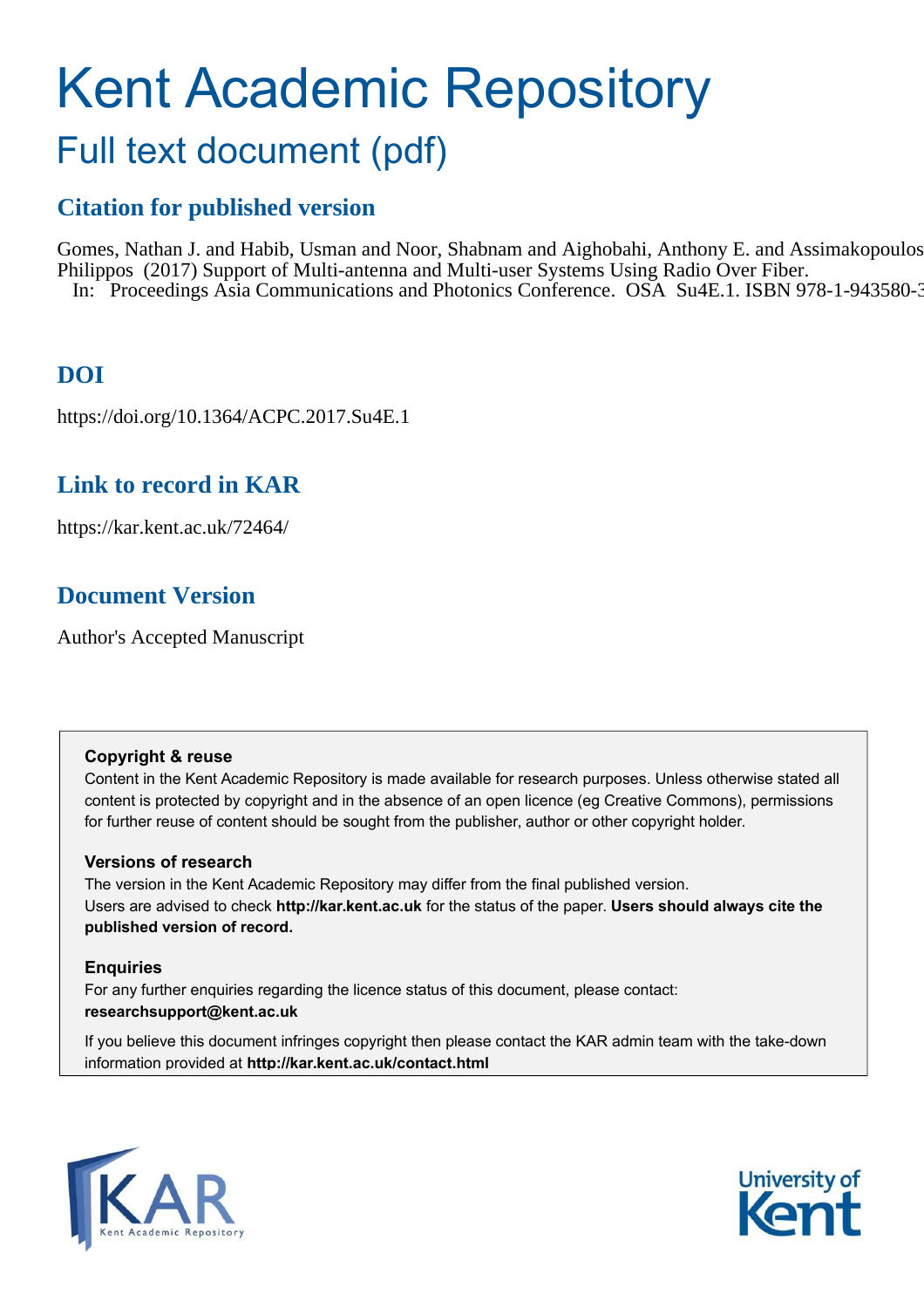## **Support of Multi-antenna and Multi-user Systems Using Radio Over Fiber**

**Nathan J. Gomes, Usman Habib. Shabnam Noor, Anthony E. Aighobahi, Philippos Assimakopoulos**  *Communications Research Group, University of Kent* 

*Author e-mail address:N.J.Gomes@kent.ac.uk* 

**Abstract:** Analog radio-over-fiber can efficiently support multi-antenna and multi-user techniques for future mobile communications. Experimental results demonstrate that the wider antenna separation that can be provided enhances multi-antenna scheme performance. **OCIS codes:** (060.2340) Fiber optics communications; (060.4230) Multiplexing; (060.5265) Radio frequency photonics

#### **1. Introduction**

Next-generation mobile communication systems (5<sup>th</sup> generation, 5G and beyond) are to offer ultra-high data rates to users, in what is referred to as the enhanced mobile broadband (eMBB) aspect of the service [1]. In order to provide for the several Gb/s data rates per user, and tens of Gb/s data rates per cell envisaged, different technical solutions are required. The first is the use of wider bands of spectrum: while new spectrum is being made available at sub-6GHz frequencies, for advanced 5G and beyond, it is the use of the relatively uncongested millimeter-wave (mmW) spectrum that will be important. Frequency bands around 28 GHz and 60 GHz, in particular, have been identified [2]. A second solution to achieving higher data rates is the use of smaller cells. With the use of mmW frequencies, smaller cells become necessary anyway for improving received signal-to-noise ratios and obtaining higher bit-rates, due to the increased wireless path loss. Increased path loss can also permit greater cell isolation (reduced co-channel interference) allowing greater system capacity through increased frequency reuse factors. A third solution is the use of multi-antenna techniques, or multiple-input multiple-output (MIMO) schemes. These have already been used in 4<sup>th</sup> generation long-term evolution (4G-LTE) mobile systems and wireless local area networks (WLANs), providing higher bit-rates through spatial multiplexing or improved and more consistent bit-rates to particular users by using spatial diversity. In advanced 5G systems, massive MIMO is envisaged, where the number of antennas at cell sites exceeds the number of users, allowing numerous "pencil beams" to users, greatly enhancing system capacity through spatial multiplexing [3]. The smaller size of mmW antennas and components is thought to make massive MIMO more technologically feasible at these higher frequencies. Thus, advanced 5G for eMBB is expected to feature aspects of all three solutions.

The use of smaller cells can be adopted in two ways. Traditional small cells would see very large numbers of micro-/pico- base stations being deployed together with numerous backhaul links and inter-base station interfaces (denoted X2 in LTE parlance). Alternatively, radio heads can be deployed and connected back to centralized baseband base station units through a fronthaul [4]. Up to now fronthaul has been based on sending sampled radio signals, using industry standards such as the Common Public Radio Interface (CPRI), but it has been realized that 5G bandwidths will make this approach infeasible, especially for MIMO systems [5]. New functional splits between central unit and radio heads which create interfaces transporting digital data rather than sampled waveforms have been defined [6]. However, there has also been renewed interest in the use of analog radio-over fiber (RoF) for the fronthaul, a technology which is bandwidth efficient, but has been generally confined to (mainly indoor) distributed antenna systems up to now [7].

In this paper, we examine the use of analog RoF to support wideband mmW multi-channel and/or MIMO communication systems. We review the potential for bandwidth efficiency. In particular, as RoF enables distributed MIMO, a form of what is also referred to as joint transmission/reception Coordinated Multipoint (CoMP) through the distribution of the jointly processed wireless signals to/from geographically separated antenna units, we examine how such schemes perform at mmW frequencies, where line-of-sight links with little multipath exist. Experimental measurements for both spatial multiplexing and spatial diversity schemes are presented.

#### **2. System scenarios**

Figure 1 shows a system scenario for an advanced 5G eMBB-type service, where remote radio units are able to provide high-data rate carrying mmW pencil beams directed towards users while legacy systems provide more general geographic coverage. The mmW beams may be created by completely steerable array techniques or by beam-switched systems in which active beam(s) is/are selected from a number of possible fixed beams. In general, this requires the transport to the remote radio unit of individual signals for each beam or for each antenna element.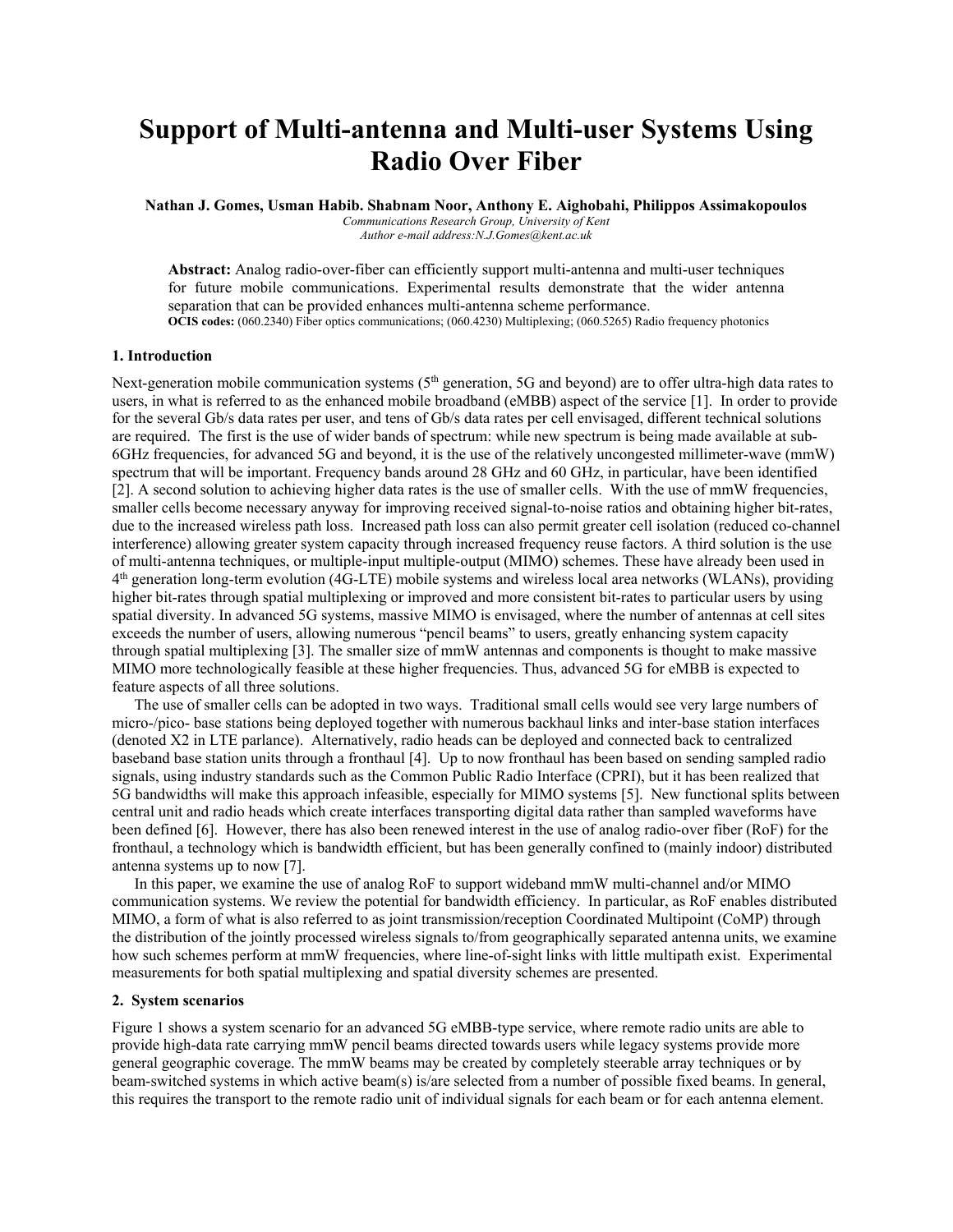

Fig.1 Scenario for advanced 5G eMBB heterogeneous wireless system. CU: Central Unit; RAU: Remote Antenna Unit; WDM: Wavelength Division Multiplexing.

Projecting from the current CPRI line rates, if 40 100 MHz-wide MIMO signals were being transported to/from a radio head, a bit rate of 202.752 Gb/s would be required in each direction on the fronthaul link. On the other hand, if the analog transport of the radio signals is used, and the multiplexing on the fiber links can be carried out with significant bandwidth efficiency, analog links with just over 4 GHz bandwidth would suffice. Analog subcarrier multiplexing techniques have previously been proposed [7], but are limited by the performance of analog RF/microwave filters. Recent work on digital multiplexing for analog RoF has demonstrated excellent bandwidth efficiency [8], at the same time taking advantage of MIMO processing at the receiver to counteract the effects of low sampling rates.

#### **3. Distributed MIMO/CoMP for mmW systems**

Figure 2 shows an experimental arrangement used to demonstrate distributed MIMO (CoMP joint transmission/reception) at 60 GHz using RoF distribution, in this case at intermediate frequency to separate transmitter antenna units [9]. The different antenna symbols refer to the use of horn and slot-waveguide antennas, although other antenna arrangements have also been used. The offline processing enables the frequency offset/phase correction necessary with the different transmitter and receiver local oscillators. The results for example measurements are shown in Fig.3 [9]. The results on the left show the reduced post-processing EVM with spatial diversity, and overall user data-rates of 1 Gb/s for both SISO and MIMO cases. On the right, the MIMO EVM results are comparable to those for SISO, but are for spatially multiplexed transmission with 1 Gb/s data rate compared to 0.5 Gb/s in the SISO case. For the spatial diversity, Alamouti Space-Time Block Coding (STBC) was used, while Zero-Forcing (ZF) was used for the spatial multiplexing. In Fig. 3, the 12.5% EVM line corresponds to the LTE limit for 16-QAM, and the legend reference to 20 cm, 30 cm and 40 cm, refers to different spacings for the transmitter antennnas (the receiver antennas were adjacent to each other). For the results presented, which were for a wireless path of 1.5 m, it can be seen that the best results were obtained with a separation of 30 cm. Further results, to be published, have confirmed that the separation generally increases with increasing wireless path distance (we have found this to be 60 cm for 6 m distance, and 120 cm for 8 m distance). Generally, the increased channel decorrelation with increased antenna separation improves performance, but many MIMO algorithms also rely on similar receive power levels for the signals, so this poses opposing limitations unless the system can switch to antenna selection instead of joint processing. Further work is needed to understand the opposing limitations and to test systems which can be switched between transmitter/receiver combining and selection.

In [9], we also demonstrated that while the spatial decorrelation of the mmW channels in the 2 x 2 MIMO was enhanced and sufficient for the joint-processing algorithms to show significant performance improvements, this decorrelation was relatively static. Individual 1 x 1 transmitter-receiver antenna pair measurements were taken and these channel measurements were used to compute the channel and precoding coefficients. The emulated MIMO results were then found to be very similar to those obtained in the real 2 x 2 measurements. This technique would have advantages in research and development of future massive MIMO systems where the full number of antennas was not initially available.